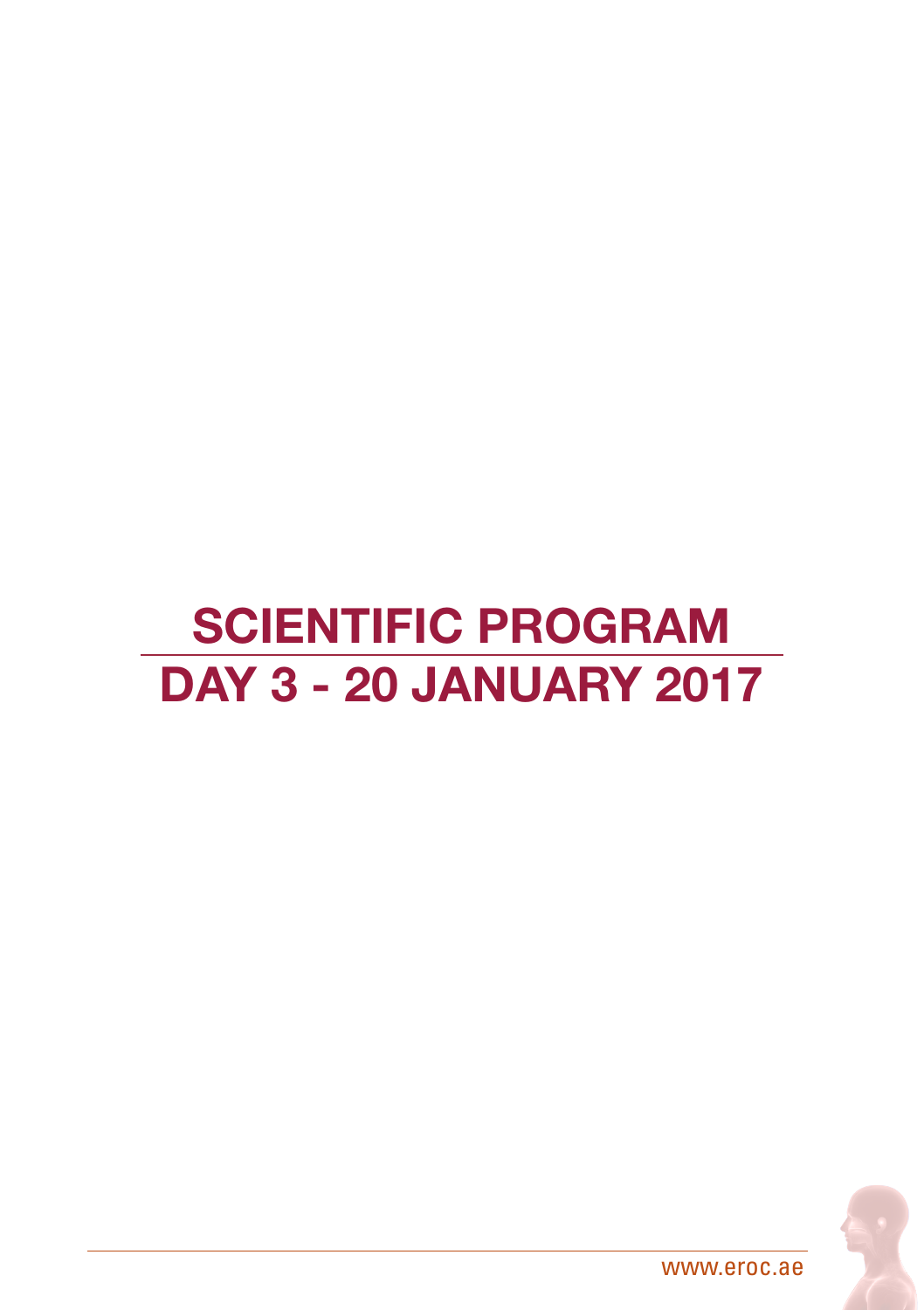**Rhinoplasty and Septoplasty - Al Ras 1 Day 3 - 20 Jan 2017** 

| $07:00 - 08:00$ | Registration & Morning Coffee                                                                                              |                                     |
|-----------------|----------------------------------------------------------------------------------------------------------------------------|-------------------------------------|
|                 | <b>Session I</b><br><b>Chairpersons:</b> Adel Mansoori, UAE   Hossam Foda, Egypt   Medhat Habib, UAE                       |                                     |
| $08:00 - 08:20$ | <b>Rhinoplasty Preoperative Evaluation</b>                                                                                 | Hossam Foda, Egypt                  |
| $08:20 - 08:35$ | Management of Severe Septonasal Deviation                                                                                  | Taher Issa, KSA                     |
| $08:35 - 08:50$ | Alar Base Surgery: How to Avoid Ugly Scar                                                                                  | Alireza Mesbahi, Iran               |
| $08:50 - 09:05$ | <b>Considerations in Ethnic Rhinoplasty</b>                                                                                | M.B. Bizrah, UAE                    |
| $09:05 - 09:20$ | Lengthening the Short Nose                                                                                                 | Jay Calvert, USA                    |
| $09:20 - 09:40$ | Nasal Valve Collapse                                                                                                       | Zahoor Ahmad,<br><b>New Zealand</b> |
| $09:40 - 10:00$ | Septal Surgery in Management of the Deviated Nose                                                                          | Hossam Foda, Egypt                  |
| 10:00-10:30     | <b>Coffee Break</b>                                                                                                        |                                     |
|                 | <b>Session II</b><br><b>Chairpersons:</b> Joseph Sleiman, UAE   Ghassan Younes, UAE                                        |                                     |
| $10:30 - 11:00$ | Open Rhinoplasty in thick nasal skin                                                                                       | Hossam Foda, Egypt                  |
| $11:00 - 11:15$ | My Experience and Own Technique to Close Big<br>Nasal Septal Perforation (2-4 cm Perforation)<br><b>Video Presentation</b> | Hamid Dixon, Holland                |
| $11:15 - 11:30$ | <b>Spreader Grafts</b>                                                                                                     | Taher Issa, KSA                     |
| $11:30 - 11:45$ | Revision Choanal Atresia Repair                                                                                            | Omar A. El-Banhawy, Egypt           |
| $11:45 - 12:00$ | <b>Grafts and Augmentation on Rhinoplasty</b>                                                                              | M.B. Bizrah, UAE                    |
| $12:00 - 12:30$ | Adjusting Tip Projection & Rotation                                                                                        | Hossam Foda, Egypt                  |
| $12:30 - 13:00$ | <b>Primary Rhinoplasty</b>                                                                                                 | Jay Calvert, USA                    |
| $13:00 - 14:00$ | <b>Lunch Break and Prayer</b>                                                                                              |                                     |



**Al Ras 1 Al Ras 2 Al Ras 3 Al Amwaj Al Noor**